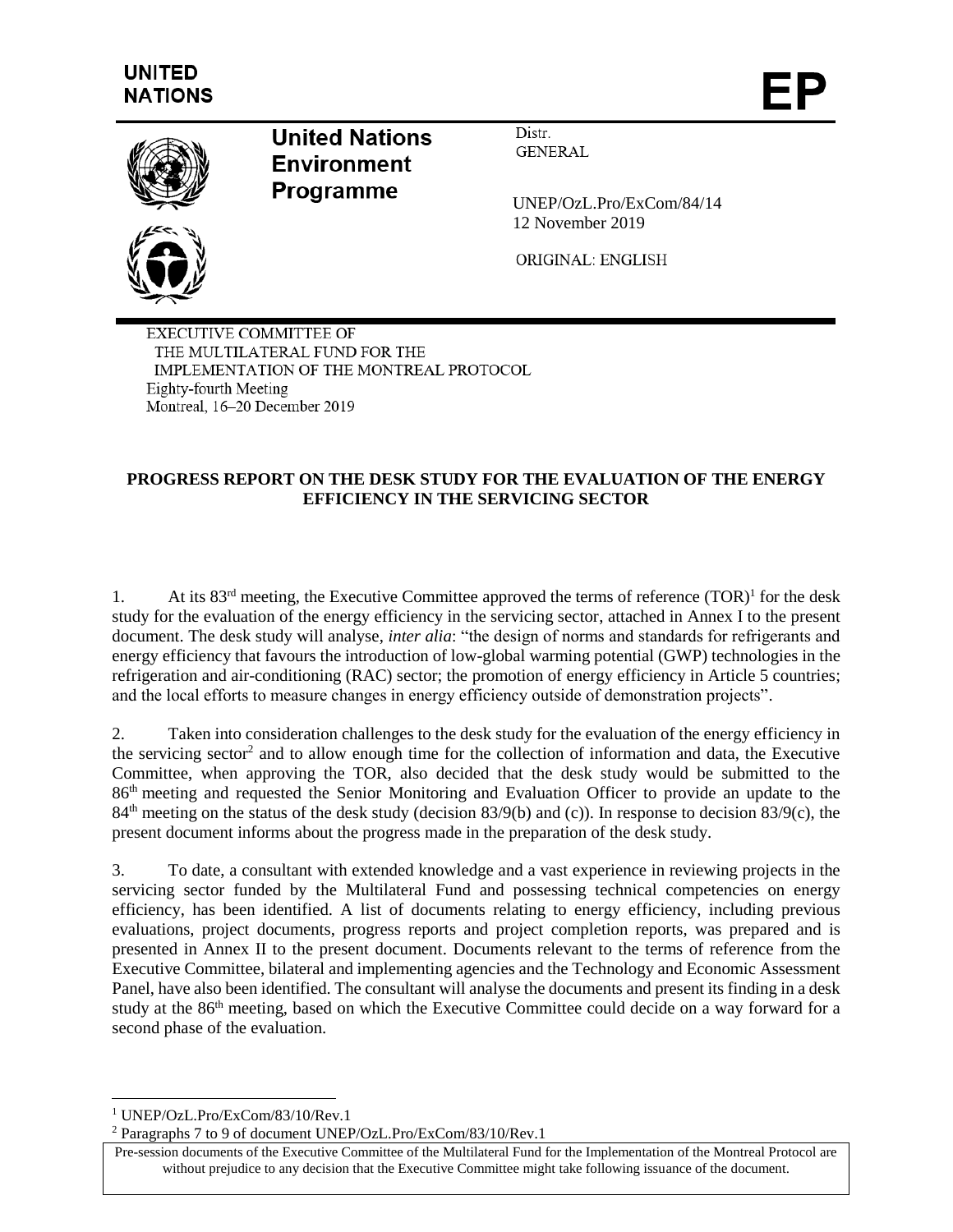## **Recommendation**

4. The Executive Committee may wish to note the progress report on the desk study for the evaluation of the energy efficiency in the servicing sector contained in document UNEP/OzL.Pro/ExCom/84/14.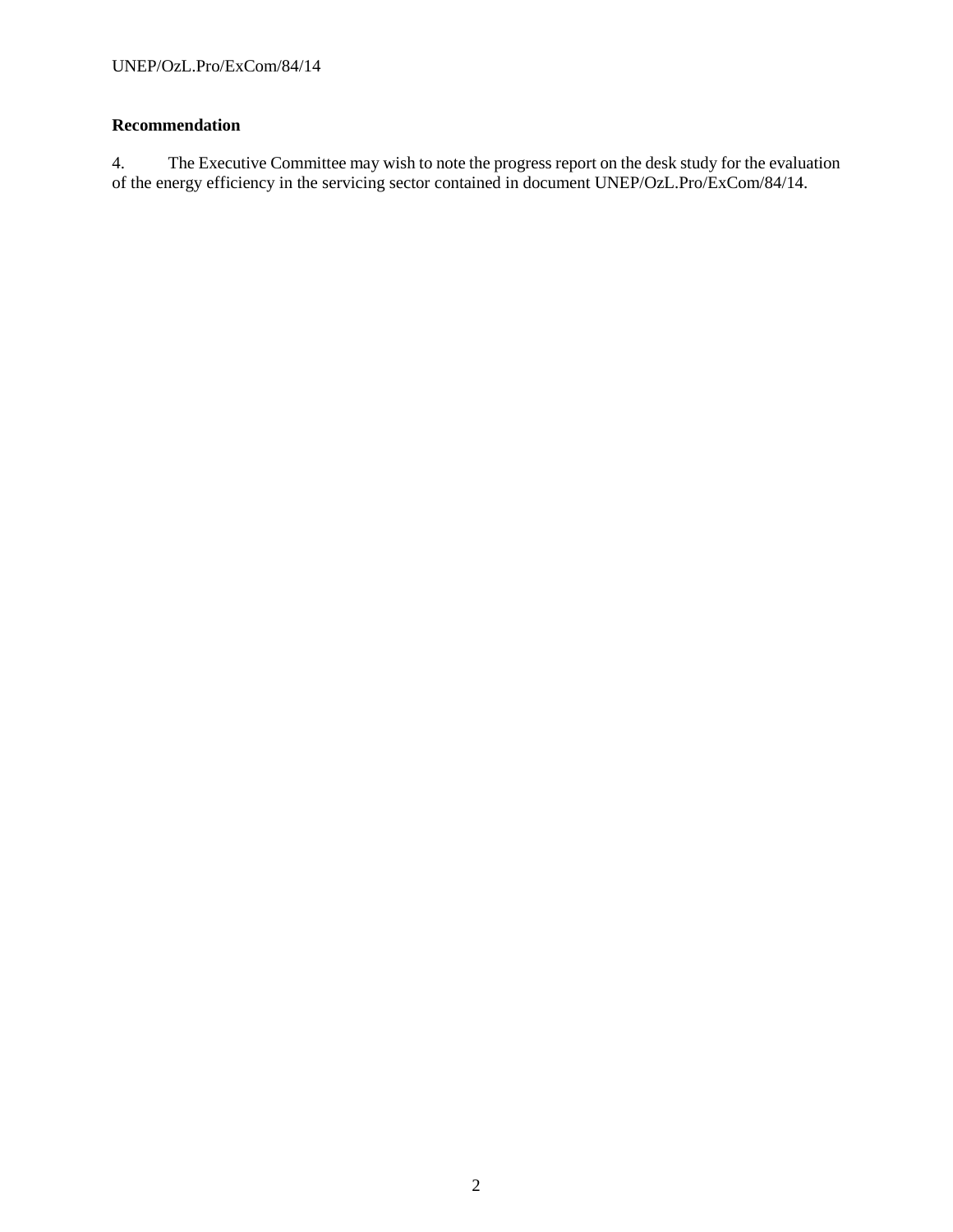#### **Annex I**

## **TERMS OF REFERENCE FOR THE DESK STUDY FOR THE EVALUATION OF THE ENERGY EFFICIENCY IN THE SERVICING SECTOR**

#### **Objectives of the desk study**

1. The objective of the desk study will be to identify and assess, to the extent possible, best practices, lessons learned and additional opportunities for maintaining energy efficiency in the servicing sector.

2. As there are no specific programmes focused on energy efficiency, the desk study will review previously funded projects to identify energy efficiency related activities in the servicing sector, and their applications in policies and regulations at the country level. Based on the information that will be gathered, the desk study will make suggestions to assist the Executive Committee in considering whether to proceed with further evaluation at the country level.

#### **Scope and methodology**

3. The desk study will gather information from the available documents on this topic, including previous evaluations, project documents, progress reports, verification reports and project completion reports to catalogue the energy efficiency activities already undertaken in the servicing sector.

#### **Organization of the evaluation**

4. A consultant will be recruited to prepare the desk study to be presented at the 86<sup>th</sup> meeting. Information provided to the Executive Committee will include information on where the project occurred, a brief description of the activity and type of equipment (if relevant), and any lessons learned from the project. As much as possible, reliable quantitative information will be collected together with qualitative information. Discussions with the Secretariat staff, bilateral and implementing agencies, and National Ozone Units will be organized, as needed.